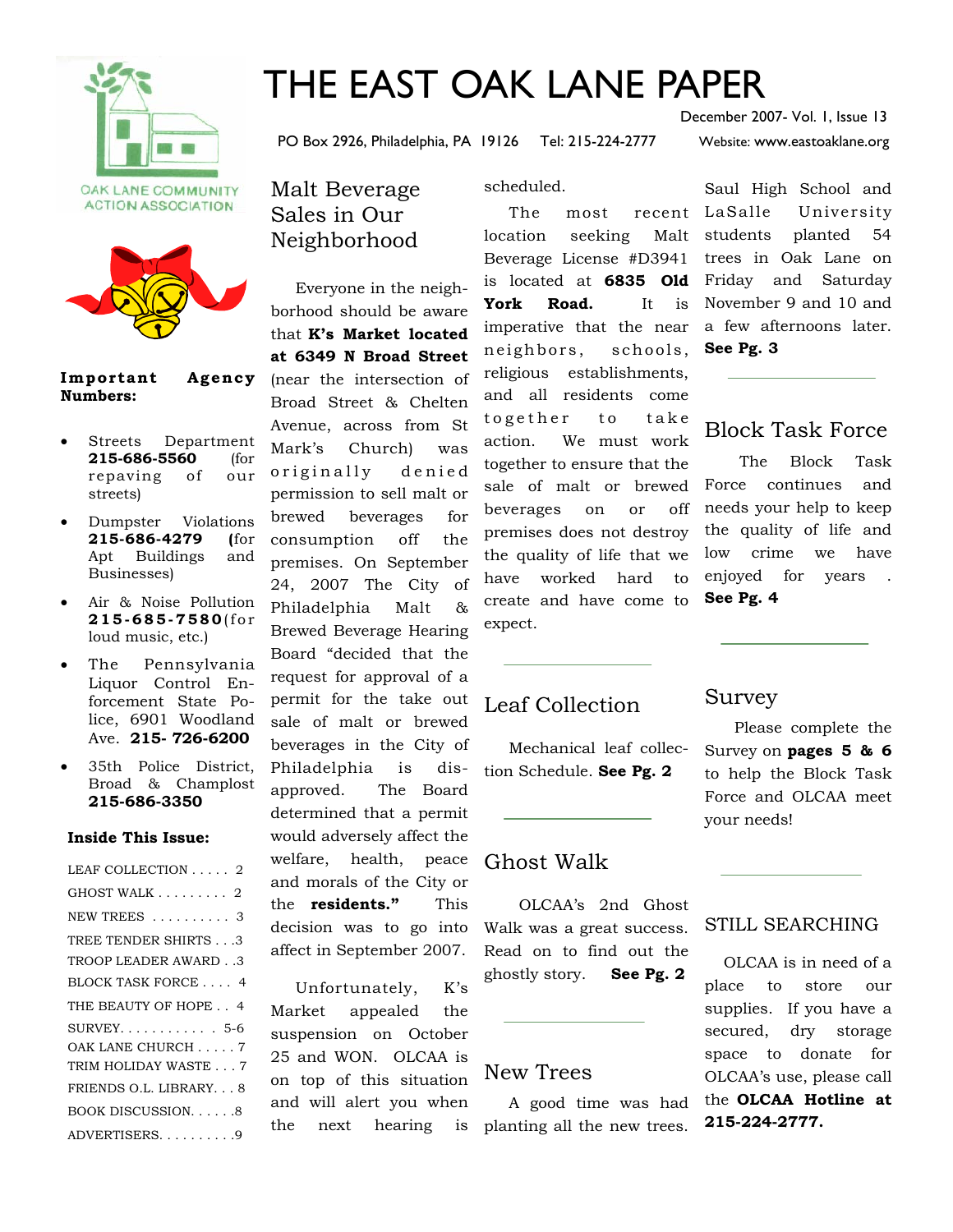Rain or Shine — Mechanical Leaf Collections 2007 AREA 5 - Oak Lane Cheltenham Avenue to Godfrey Avenue and Broad Street to 65th Avenue

**Week 3—**Dec 3-7, 2007

**Week 6**—Dec. 24-28,2007

**Monday, Dec. 3, 2007** 3rd to 8th Streets, from Godfrey Ave to 65th Ave

**Tuesday, Dec. 4, 2007** 8th St to Broad Street, from Godfrey Ave to 65th Ave

**Wednesday, Dec. 5, 2007** 3rd to 8th Streets, from 65th to Cheltenham Aves

**Thursday, Dec. 6, 2007** 8th Street to Broad Street, from 65th to Cheltenham Aves

**Monday, Dec 24, 2007** 3rd Street to Broad Street, from Godfrey to 65th Aves

**Tuesday, Dec. 25, 2007** Holiday - Christmas

**Wed. , Dec. 26, 2007** 3rd to 8th Streets, from 65th Avenue to Cheltenham Ave

**Thursday, Dec. 27, 2007**  8th Street to Broad Street, from 65th Ave to Cheltenham Ave

Residents in mechanical leaf collection areas should follow these tips:

- All leaves should be raked and ready for collection by 7:00 AM Monday for each collection. Leaves should be raked into the street by the curb's edge (piling is By Marita K. Poxon not necessary).
- If possible, move your vehicle to an offstreet parking locat i o n on your scheduled collection day, so crews can remove leaves along the curb line.
- Residents in mechanical areas can also set out bagged leaves.
- After the mechanical collection, please sweep and bag any remaining leaves and place them out for the weekly bagged collections.
- In previous years, residents could obtain free mulch from Fairmount Park during leaf collection season. Is this still available? Interested residents should contact Fairmount Park directly at 215-685 about any of their current programs.





week of mechanical Successful Second Ghost Walk in East Oak Lane

 On a Ghostly weekend, Saturday & Sunday October 27th & 28th, right before Halloween, East Oak Lane had another successful Ghost Walk. Five historic homes hosted 5 storytellers who told five original stories of East Oak Lane Ghosts & haunted places. The host houses, storytellers & stories were:

*The Poxons* - 904 Oak Lane Avenue. Marita Krivda Poxon, Storyteller. The Asbury Spirit Kachina. A Ghost Story about a possessed Indian Kachina doll brought from Taos, New Mexico which haunts the Asbury property on Lakeside Avenue & Cheltenham Avenue.

0115 to inquire 804 Oak Lane Avenue. *Under the Oak Café*— Kelly McShain Tyree, Storyteller. A Ghost Story about a tragic pair of Civil War era lovers who haunt the Melrose Park train station.

> *The Wagners* - 6812 Verbena Avenue. Barbara Wagner, Story

teller. A Ghost Story about the Underground Railroad at the time of the Civil War & an East Oak Lane haunted well.

*The McCabes* — 6625 North 10th Street. Rochelle Christopher, Storyteller. A Ghost Story about the power of love and a heroic Ghost dog that saves its former owner from certain death by fire.

*The Pollacks* - 6638 North 10th Street. Michael Poxon, Storyteller. A Ghost story about a Professor who finds a haunted Indian sacredwhistle & brings havoc to East Oak Lane when he whistles for the wind.

 Over 65 tickets were sold to adults & children on the front porch of the Poxons home where the Ghost Walk tours began. Over 20 people participated as guides, ticket sellers & refreshment hostesses for the various Ghost tours on the two evenings.

 After the last Ghost Story, all were invited to partake of refreshments that were donated to the Ghost Walk by various talented bakers & generous sponsors. The Scully's at 1014 Oak Lane graciously offered their home again this year for this Ghostly feast. Warm, mulled Apple cider & hot coffee were offered to all to warm their spirits. The cakes, pies, candy & other Halloween treats were spectacular.

Continued on Pg. 4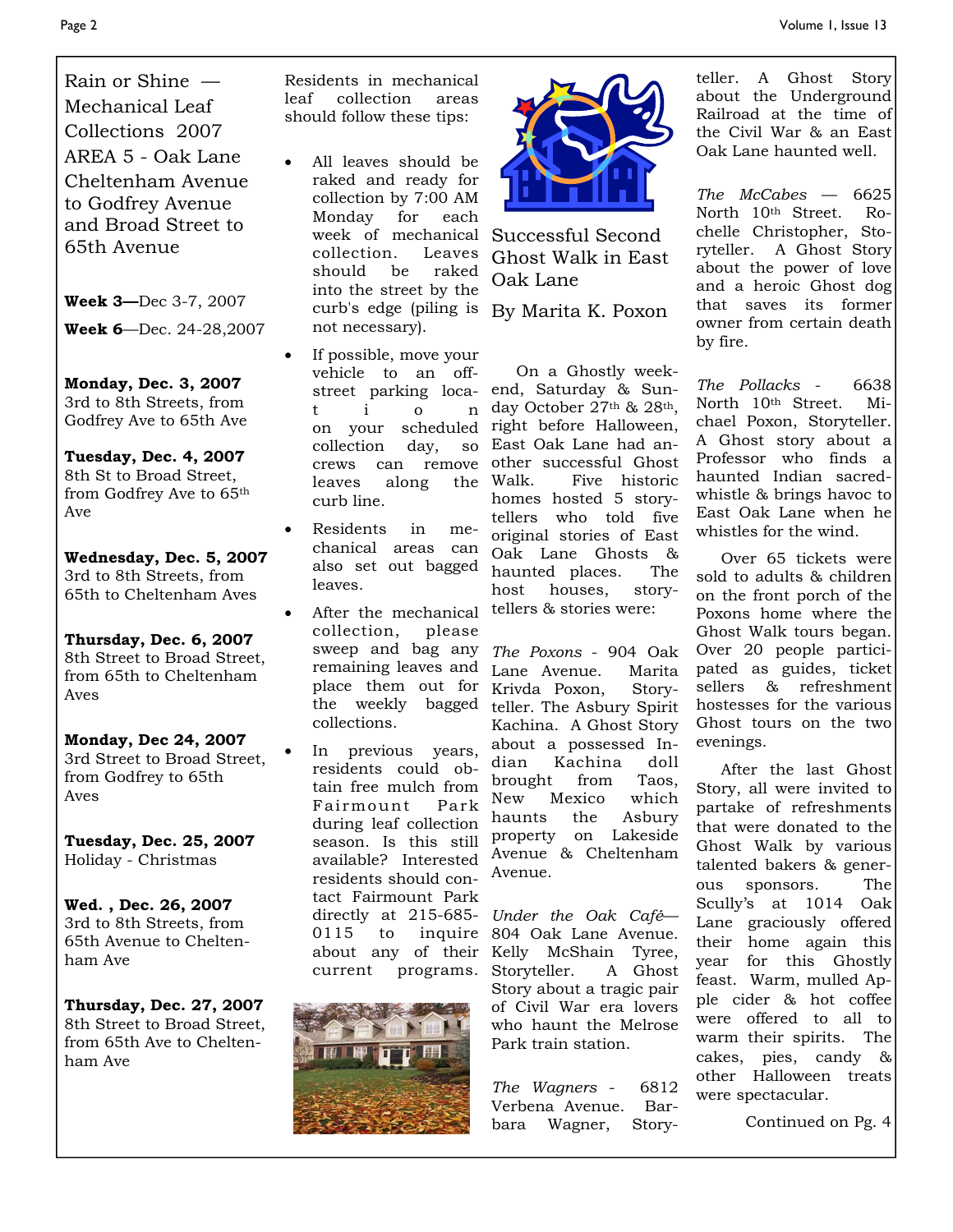## New Trees BY CHARLES PHILIPS

 Oak Lane Tree Tenders and Saul High School and LaSalle University students planted 54 trees in Oak Lane on Friday and Saturday November 9 and 10 and a few afternoons later. Staffs of Saul Agricultural High School, the Pennsylvania Horticultural Society (PHS) and the Fairmount Park Commission (FPC) served as demonstrators and group leaders.

On Friday Saul Students led by teacher Barbara Brown, and Mindy Maslin and Sally McCabe (both of



PHS) planted 12 trees and house.

On Saturday Stephens and Jack Mal-planted on Sunday. ley lead the group which planted five elms and from the northeast.

 Two groups planted 10 Rich Sunday. trees (Maackias ,Yellowwoods, and a maple) at the More Bank at 5th Street and Cheltenham Avenue. Mike Hardy of PHS and "Hip" Rodriguez of FPC led a morning group of LaSalle football players—Bryant Torres, Trevin Jaggars, Bud Hamilton, DJ Muir --and two LaSalle swimmers. The afternoon group which also planted four trees at 506 Oak Lane was led by Mindy Maslin, head of the PHS Tree Tenders program, and ineighteen cluded LaSalle people Trey Ulrich, Beth Haide-BY CHARLES PHILIPS menos, Margaret Purack, Liz Haddow, and Cassandra Bayce and Tree Tender Will Anderson who also worked in the morning.

enjoyed pizza at Sally's Smith who planted at di- Sally McCabe, Oak Laner and PHS gardens program staffer, led other neighbors—Barbara Wagner, Ruth Ezekiel and Bill verse locations. Richelle Dillard and Howard Page

three zelkovas at the ders chair Charlie Philips But in the bustle of the Scouts. Exxon station at Broad had general oversight of Saturday planting, the T-Street and Godfrey Ave- all the plantings with help shirts were forgotten. nue. Also planting there from Sally McCabe. The We're now giving them **20, 2008.** were neighbors Jim Mac-trees were offloaded and out free to those who Gruther, Michael Poxon distributed on Friday by a planted trees AND shirts ing star for the boys of and student Hasan Malik Fairmount Park crew of 5 are available to everyone Troop #19 and for your Oak Lane Tree Ten-trees on November 10. under the direction of else for \$8! All proceeds

 This is the third and final planting for the TreeVitalize program in which Oak Lane Tree Tenders and their helpers have planted about 150 trees over the past two years.

ders, a committee of OL-CAA, 215-924-1722. cphilips@temple.edu

# TREE TENDER SHIRTS GET YOURS!

 The Saul High School Students all got their jade green with white lettering



Tree Tenders

Oak Lane Tree Tenders Tshirts after they planted

benefit Tree Tenders planting programs. The T-shirt logo was created by Richelle Dillard and Howard Page.

 Oak Lane Tree Ten-Top Honor Goes to Our Own Scout Leader

> Alvin Mitchell, troop leader of Boy Scout of America Troop #19 of Oak Lane Presbyterian Church, was selected for the Silver Beaver Award, which is the highest National Award presented by a local Boy Scout council to an individual volunteer for noteworthy service to youth.

> Mitch was instrumental in bringing scouting (Troop 19) back to East Oak Lane in 1995.

> He also has served in several positions in scouting, since his involvement in scouting.

 As of this date, under his leadership there have been ten (10) young men became Eagle

 There will be an Recforgotten. ognition Dinner on Feb.

> Mitch, you are a shincommunity!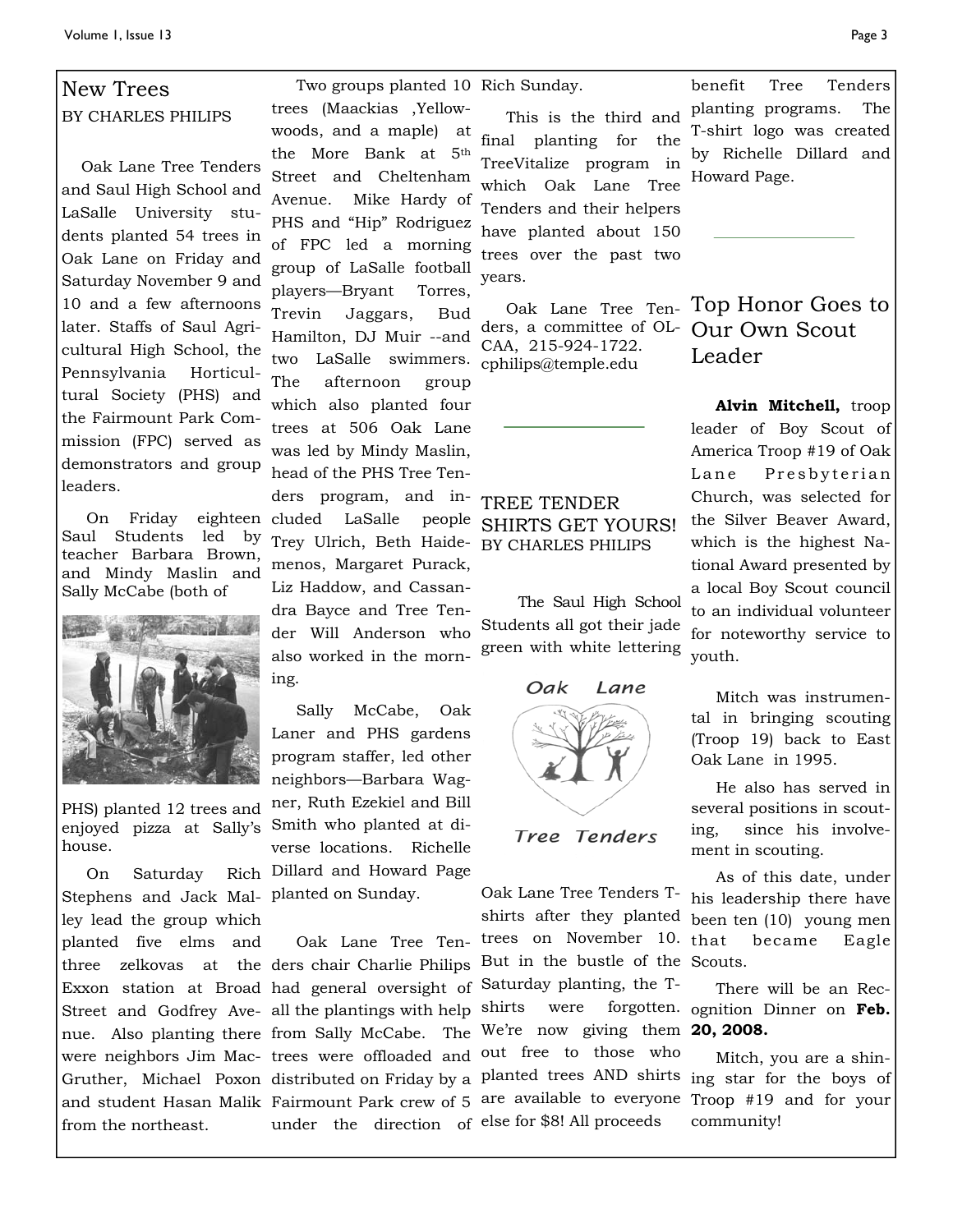## The East Oak Lane Block Task Force Invites You To Let Your Voice Be Heard! By Bernadette Tanksley

 Some folks may be wondering what happened to the OLCAA Blocks Task force that met monthly throughout last year. Please know that the effort continues. In the next phase of our existence we want to know what concerned residents consider to be their most important concerns and issues. Several very capable EOL residents have been working on a survey instrument designed to gather information as broadly as possible. If residents on your block are isolated from each other without a mechanism to welcome new comers, share personal and community interests, activities and events or alert each other to potential and actual problems and you would like to change that , we want to hear from you. We want to know what support would give you what you need to establish some level of connectedness so your block is not victimized and allowed to deteriorate because "everybody thought somebody " would take care of it. The city has resources and supports you can access and the

OLCAA Board is a resource for all of East Oak Lane. Some blocks have maintained good communication for years, others have never had it and most blocks fall somewhere in between. Some sections of East Oak lane have grabbed the ball and ran with it. There has been an Eat Oak Lane presence and response to several hot spots and we have met with some measure of success in almost every instance. An organized community is able to maintain its quality of life. If you care about the quality of life in East Oak lane show your willingness to be involved.

 **Please take a moment to fill out the survey on pages 5 & 6 and place it in a drop -off box at "Under the Oak Café at 804 Oak Lane, The Oak Lane Library at 12th Street and Oak Lane or mail it to OL-CAA Block Task Force, Bernadette Tanskley, P.O. Box 2926, Phila, PA 19126.** 

The Beauty of Hope By Kelly McShain Tyree Chair, Beautification Committee

 We've lost a wonderful friend and guardian to our neighborhood, Officer Chuck Cassidy, who patrolled our streets keeping

nue Bridge by members Walk Continued watch over our homes and businesses. A gracious and kind man, he shared how much he loved to see our neighborhood looking so well cared for as of late. When our three Victorian Urns on the 66th Avenue Bridge, suddenly went missing last year, he was so supportive with his encouragement to replace them. We spoke of the "broken window theory:" when a broken window is left unfixed, the area looks uncared for and people will treat the area with disrespect. He saw that the opposite was true as well- when an area looks cared for, people will treat the area and one another with more care. When I shared with Chuck how neighbors and businesses had pulled together to earn the money to not only replace the Urns, but to fund new Victorian Benches as well- he was quite moved by our collective efforts. Ironically, the three new replacement Urns were installed on the 66th Aveof the Beautification Committee on October 31st the day Officer Cassidy lost his life.

benches at our bus stops

are symbols that showthat we care, that we are invested in one another's quality of life. Planting trees in the community demonstrates that we are thinking about our future and that of our children's. Restoring Fisher's Park and Sturgis Park, demonstrates that we value the great natural resources available to us. East Oak Lane Town Watchers patrolling our community dictates a powerful symbol of solidarity, safety and comfort for our families. Symbols such as these offer us hope, and what a fitting way to honor Officer Cassidy and his wishes for our community- to have a safer and more beautiful place for all of us to live and work.

 (Special thanks to Jack Malley and Rich Stephens for installing and planting the new Victorian Urns on the 66th Avenue Bridge.)

# 2nd Annual Ghost

 A particular thank you goes out to Hilda Gross & her refreshment volunteers for organizing Symbols are impor- the donations of food for tant. They help give this event and presenting meaning, and bring clar- the food so well. The proity and hope to a chal- ceeds of this year's Ghost lenging time. Replacing Walk went to OLCAA. the Urns and placing The organizers already thinking of next year's event.

L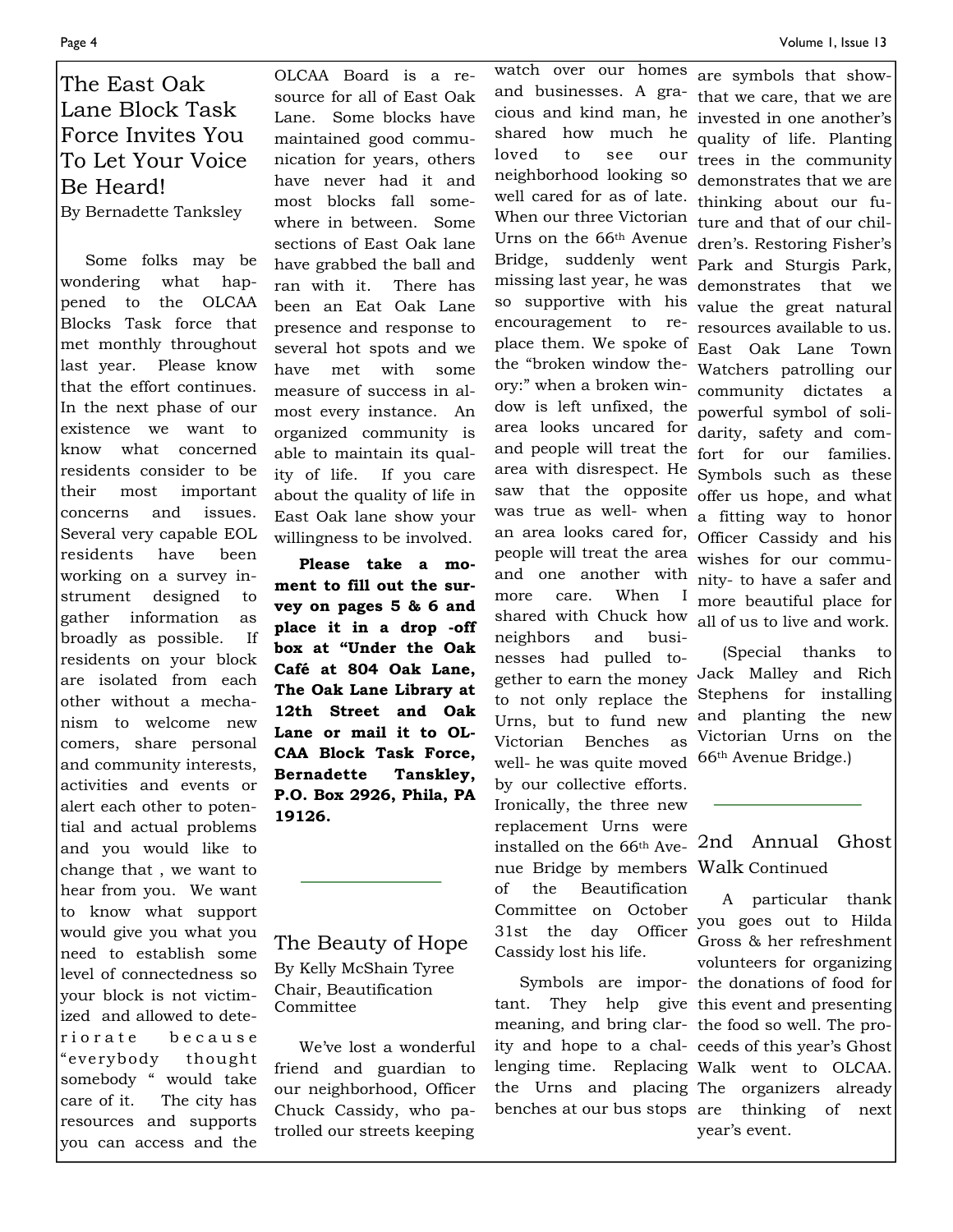| East Oak Lane Block to Block Survey                                                                                                |  |  |  |  |
|------------------------------------------------------------------------------------------------------------------------------------|--|--|--|--|
| 1. How long have you lived in East Oak Lane?<br>$\Box$ Less than one year $\Box$ 1-5 years<br>$\Box$ 6-10 years                    |  |  |  |  |
| $\Box$ 11-14 years<br>$\Box$ 15-20 yers<br>$\Box$ 21+ years                                                                        |  |  |  |  |
| 2. Do you know the neighbors on your block?<br>$\Box$ Most<br>$\Box$ A Few<br>$\Box$ One or Two<br>$\Box$ None                     |  |  |  |  |
| 3. In case of an emergency are you able to connect with your neighbors?<br>$\hfill\Box$ Some<br>$\Box$ All<br>$\Box$ None          |  |  |  |  |
| 4. In case of emergency would you like to be able to be in contact with your neighbors?<br>$\Box$ Yes<br>$\Box$ No                 |  |  |  |  |
| 5. Are there any nusiance properties on your block?<br>$\Box$ No<br>$\Box$ Yes                                                     |  |  |  |  |
| If yes, what are the address(es) of the property(s).                                                                               |  |  |  |  |
|                                                                                                                                    |  |  |  |  |
| 6. If you answered yes to question #5, has there been any action taken to address the concerns?<br>$\Box$ Yes<br>$\Box$ No         |  |  |  |  |
| 7. Has there been a rash of home burglaries on your block or neighboring blocks within the last year?<br>$\Box$ Yes<br>$\Box$ No   |  |  |  |  |
| 8. If a phone tree was designed for safety/information purposes, would you participate?<br>$\Box$ Yes<br>$\Box$ No                 |  |  |  |  |
| $\Box$ Maybe                                                                                                                       |  |  |  |  |
| 9. Do you have a block captian or block representative on your block?<br>$\Box$ Yes<br>$\Box$ No                                   |  |  |  |  |
| If yes, what is his/her name?                                                                                                      |  |  |  |  |
| 10. Are you a member of OCLAA?<br>$\Box$ Yes<br>$\Box$ No                                                                          |  |  |  |  |
| 11. Are you a member of any other community groups? i.e. Block Associations, CBO's, etc.<br>$\Box$ Yes<br>No                       |  |  |  |  |
| If yes, please list in the comments section.                                                                                       |  |  |  |  |
| 11. In order to maintain a positive environment in East Oak Lane, what activities/resources/information do you feel are important? |  |  |  |  |
| $\Box$ Youth Activities<br>Social/Cultural Activities<br>Meet & Greet<br>Senior Citizens' Concerns<br>$\Box$ Pets                  |  |  |  |  |
| $\Box$ Resource Information<br>$\Box$ Town Watch<br>$\Box$ Drug Related Initiatives<br>$\Box$ Alcohol related Initiatives          |  |  |  |  |
| $\Box$ Beautification<br>Tree/Yard Care - Gardening<br>$\Box$ Clean Up Initiatives<br>$\Box$ Truancy                               |  |  |  |  |
| $\Box$ Curfew Enforcement<br>$\Box$ Real Estate Values<br>$\Box$ Historical Preservation                                           |  |  |  |  |
| 12. Would you share this survey with your neighbors?<br>$\Box$ No<br>$\Box$ Yes                                                    |  |  |  |  |
| 13.<br>Please provide street name and block address (the hundred block address, not your own)                                      |  |  |  |  |
| Comments:                                                                                                                          |  |  |  |  |
|                                                                                                                                    |  |  |  |  |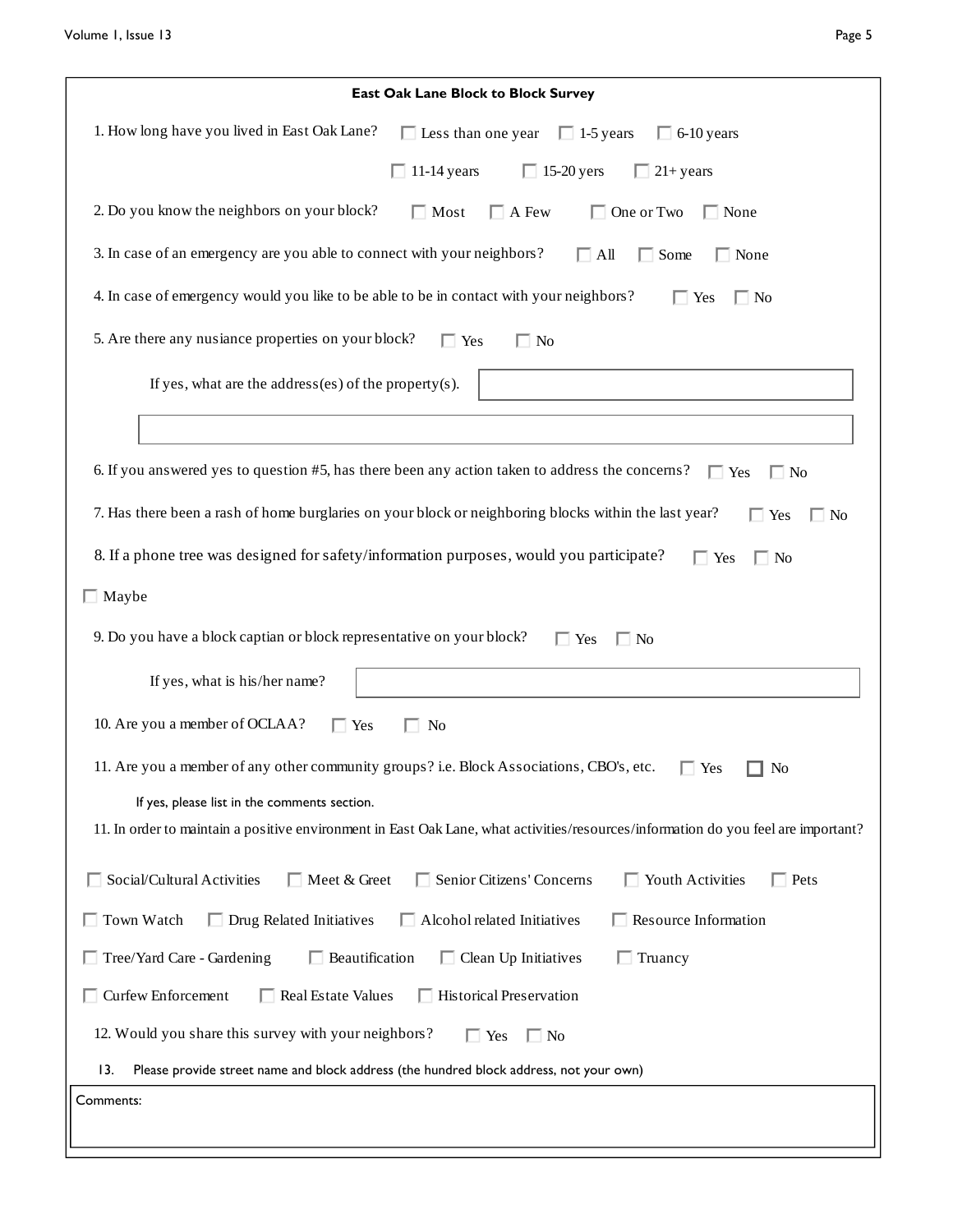| East Oak Lane Block to Block Survey<br>Page 2 - OPTIONAL |                                                            |                                                                     |  |  |  |
|----------------------------------------------------------|------------------------------------------------------------|---------------------------------------------------------------------|--|--|--|
| Name:                                                    |                                                            |                                                                     |  |  |  |
| Address:                                                 |                                                            |                                                                     |  |  |  |
| Phone:                                                   |                                                            | email                                                               |  |  |  |
|                                                          | Household Composition: (Number)                            |                                                                     |  |  |  |
| Children:                                                | infant to 5 years old                                      |                                                                     |  |  |  |
|                                                          | Ages 6 to 12 years old                                     |                                                                     |  |  |  |
|                                                          | Ages 13 to 19 years old                                    |                                                                     |  |  |  |
| Adults:                                                  | Ages 20-25                                                 |                                                                     |  |  |  |
|                                                          | Ages 26-32                                                 |                                                                     |  |  |  |
|                                                          |                                                            |                                                                     |  |  |  |
|                                                          | Ages 33-45                                                 |                                                                     |  |  |  |
|                                                          | Ages 46-50                                                 |                                                                     |  |  |  |
|                                                          | Ages 51-61                                                 |                                                                     |  |  |  |
|                                                          | Age $62+$                                                  |                                                                     |  |  |  |
|                                                          |                                                            | Please return completed surveys no later than December 15, 2007 to: |  |  |  |
| Mail to:                                                 |                                                            | OLCAA, P.O. Box 2926                                                |  |  |  |
|                                                          |                                                            | Philadelphia, PA 19126                                              |  |  |  |
| Drop off at:                                             |                                                            | Oak Lane Branch of the Free Library                                 |  |  |  |
|                                                          |                                                            | 12 <sup>th</sup> & Oak Lane                                         |  |  |  |
|                                                          |                                                            | <b>OR</b>                                                           |  |  |  |
|                                                          |                                                            | <b>Under the Oak Café</b>                                           |  |  |  |
|                                                          |                                                            | 804 Oak Lane                                                        |  |  |  |
|                                                          | Other return options                                       |                                                                     |  |  |  |
|                                                          |                                                            | FAX: 215 933 6922                                                   |  |  |  |
|                                                          |                                                            | E-MAIL to eolsurvey@philawatch.com                                  |  |  |  |
|                                                          | For more information call the OLCAA Holine at 215 224 2777 |                                                                     |  |  |  |
|                                                          | or visit the OLCAA website at www. eastoaklane.org         |                                                                     |  |  |  |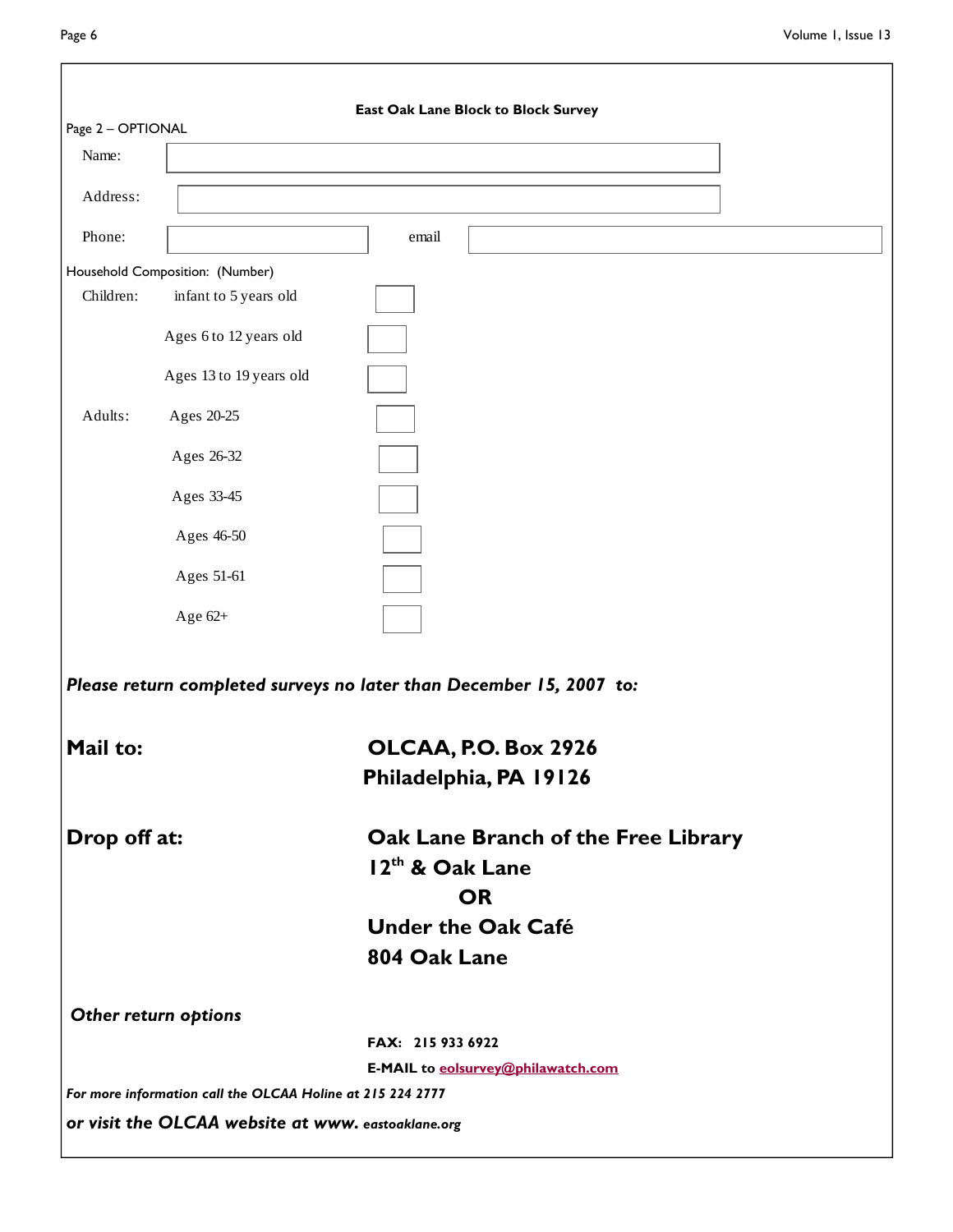## The Oak Lane Cultural Arts & Church Programs Oak Lane Presbyterian Church

## *Featuring*

- The Oak Lane Youth Orchestra
- The Oak Lane African Dance & Drumming Ensemble
- Salsa Lessons w/ Mr. Ricardo Marquez
- Yoga Lessons w/ Ms. Paulette Shepherd
- Chess Club w/ Mr. John Houston

#### **Small group music instruction given on all orchestral instruments**

For the formation of a Community Youth Ochestra, Music Lessons available at \$10.00 per lesson + \$30.00 yearly registration fee

- Strings & Piano **Mondays** w/ Ms. Monique R. Taylor, **6:00 - 8:00 PM**
- Woodwinds & Percusion – **Tuesdays w/** Mr. Darrell Tiller, **5:30 - 7:30 PM**

#### *Sign-up for These Classes Now*

- Salsa Classes: \$60.00 for 6 weeks, starting Wed., Nov. 14 at 8PM
- Yoga Classes: \$60.00 for 10 weeks, starting **Sat., Jan 12, 2008 at 11:00 AM**
- Chess Club: Alternating **Wednesdays** at

**7:00 PM**. Call for information.

• African drumming & dance lessons are also available. Call for information.

New students are welcome. Make the Arts & Music part of your life!

### *For the Holidays*

**Holiday Babysitting Service** at \$5.00 per hour every Saturday in December, **Hours: 10:00 AM – 3:00 PM** 

**Santa Brunch -Saturday, Dec. 15, 11:00 AM to 1:00 PM—**\$10 per child includes brunch & photo with Santa; \$5 for adult meals. **Followed by a** *FREE* **Concert** by Temple University Youth Orchestra. *Car poolingfrom church.* To sign up contact Marliese Johnson at 215-424-2340.

**Christmas Play**— *The Unexpected Guest*— **Friday, Dec. 21—7 PM** 

#### **Oak Lane Presbyterian-Church Holiday Services - 11th & Oak Lane**

*Lessons & Carols Worship* Svc. -**Sunday, Dec 23 @ 11AM** 

*Christmas Eve* Service - **Mon, Dec 24 @ 11PM** 

For Information Call: Harriett Atkerson, Program Director, **215-888- 9018** or Church Office **215-424-4446**.

## $TRIM$   $YOWR \bullet$  If every family reused H O L I D A Y WASTELINE

 *The ULS Report* is a free bimonthly online newsletter created to help people **Use Less Stuff**, thereby reducing waste and preventing pollution. *42 Ways to Trim Your Holiday Wasteline, a* special *ULS Report* brought back by popular demand, gives practical advice for those who want to cut down on wasteful holiday practices. See below for some interesting statistics and practical tips excerpted from the report. For more ideas, check out the full report online at http:// cygnus-group.com/useless-stuff/ ULSDAY/42ways.html.

#### STATISTICS:

• Americans throw away 25% more trash during the Thanksgiving to New Year's holiday period than any other time of year. The extra waste amounts to 25 million tons of garbage, or about 1 million extra tons per week!

• At least 28 billion pounds of edible food are wasted each year – or over 100 pounds per person.

• In 1981 the average household received 59 mail order catalogues, and by 1991 the number had increased from 140 to 142%. If each household canceled 10 mail catalogues it would reduce trash by 3.5 pounds per year. (If everybody did this, the stack of canceled catalogues would be 2,000 miles high!)

• The 2.65 billion Christmas cards sold each year in the U.S. could fill a football field 10 stories high. If we each sent one card less, we'd save 50,000 cubic yards of paper.

just two feet of ribbon, the 38,000 miles of ribbon saved could tie a bow around the entire planet.

#### SELECTED TIPS:

Get outdoor light strands that are wired in parallel. These have separate circuitry so that if one bulb blows out the rest will keep shining; all you have to do is replace the bulb.

Rather than piling up "stuff" under the tree, think about what friends and family really want or need. Try giving gift certificates if you don't know what someone wants, or simply make a donation in his or her name to a favorite charity.

When buying electronic toys and other portable items that are used regularly, remember to buy rechargeable batteries to go with them.

• Send e-greetings to family, friends and business associates who are on-line.

Reuse packing cartons and shipping materials such as peanuts, wood shavings, shredded newspaper and bubble wrap.

Think of gifts that don't have to be wrapped at all: tickets to concerts, museums, or sporting events, gift certificates, or house plants.

When giving oversized gifts like bicycles or CD racks, instead of wrapping them in paper, just tie a bow around them.

• Wrap gifts in old maps, newspapers, Sunday comics or fancy holiday gift bags.

Use brown paper grocery bags to wrap small-tomedium size boxes that have to be mailed.

Get Tree that can be planted or mulched afterward, or buy artificial one.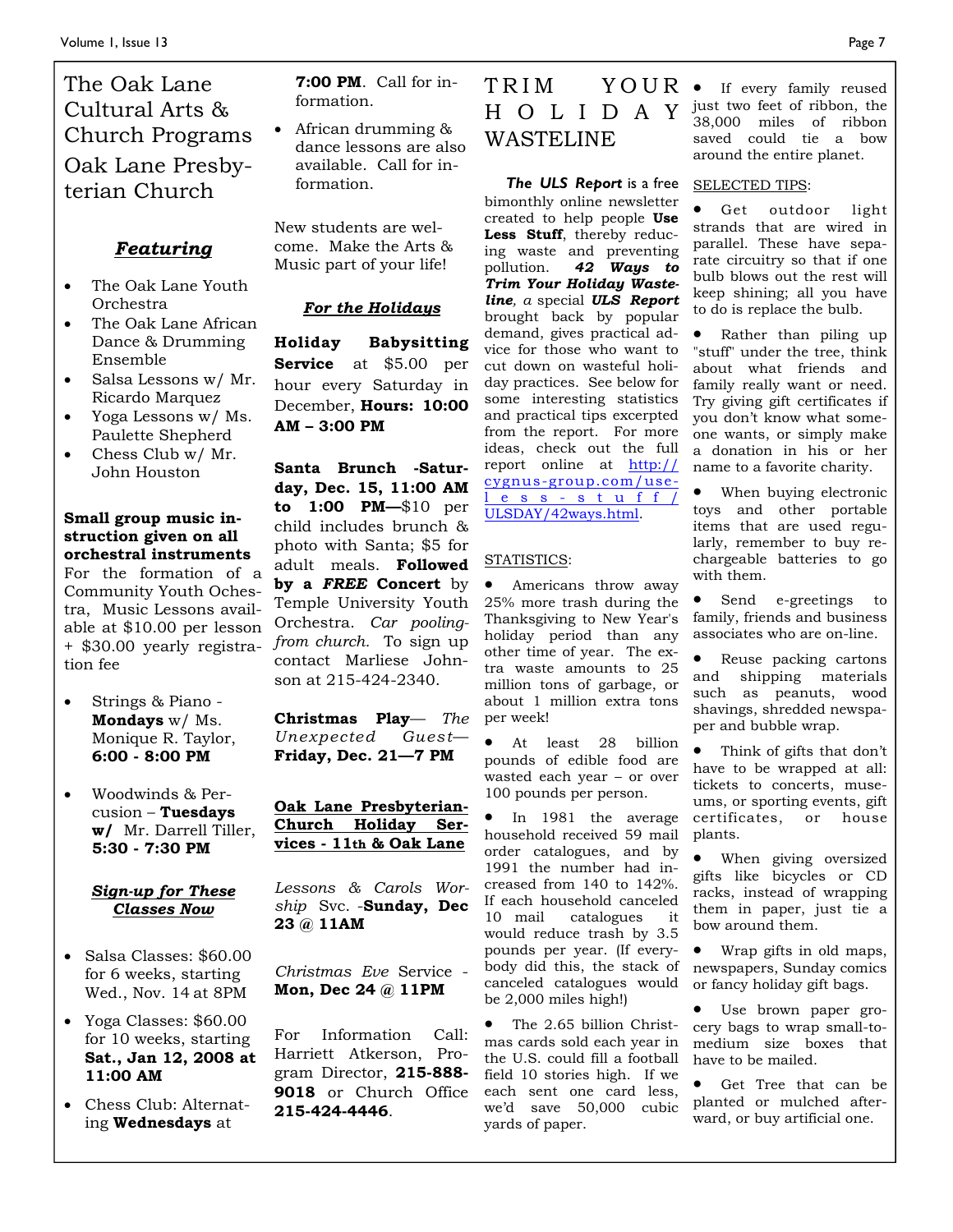| FRIENDS OF THE OAK LANE LIBRARY                                                                                                                                                                                                                                                                                                                                                                |  |  |  |  |
|------------------------------------------------------------------------------------------------------------------------------------------------------------------------------------------------------------------------------------------------------------------------------------------------------------------------------------------------------------------------------------------------|--|--|--|--|
|                                                                                                                                                                                                                                                                                                                                                                                                |  |  |  |  |
| T. Michael Poxon, Esq.                                                                                                                                                                                                                                                                                                                                                                         |  |  |  |  |
| President                                                                                                                                                                                                                                                                                                                                                                                      |  |  |  |  |
| The Oak Lane Library will celebrate its 97 <sup>th</sup> Birthday on Friday December 7 <sup>th</sup> at 2 PM in the Community Room of the<br>Library. The Friends will supply a cake & light refreshments. East Oak Laners should be really proud of this gra-<br>cious Carnegie building that offers so much to enhance our quality of life, culture, and educational opportunity for<br>all. |  |  |  |  |
| MONTHLY MEETIING: Wednesday December 19th at 7 PM in the Community Room.                                                                                                                                                                                                                                                                                                                       |  |  |  |  |
| <b>BOOK DISCUSSION DATES:</b>                                                                                                                                                                                                                                                                                                                                                                  |  |  |  |  |
| Monday - December 3 <sup>rd</sup> . 7 PM. Mabel Dodge Luhan. Edge of Taos Desert.<br>Michael Poxon, Discussion Leader.                                                                                                                                                                                                                                                                         |  |  |  |  |
| Monday -January 21 <sup>st</sup> , 2008. D.H.Lawrence. The Plumed Serpent.<br>Marita Krivda, Discussion Leader.                                                                                                                                                                                                                                                                                |  |  |  |  |
| Jan Kalaminsky, long time Branch Manager of Oak Lane, has been transferred to the Olney Branch Library. The<br>Friends gave her a Farewell Dinner party at Under the Oak Café on Tuesday November 6th.<br>The Oak Lane Branch has a new librarian, Sandy Miller. The Friends welcome her in her new position.                                                                                  |  |  |  |  |
|                                                                                                                                                                                                                                                                                                                                                                                                |  |  |  |  |
| Friends of the Oak Lane Branch                                                                                                                                                                                                                                                                                                                                                                 |  |  |  |  |
| of the Free Library of Philadelphia Membership Form                                                                                                                                                                                                                                                                                                                                            |  |  |  |  |
| Membership $\Box$ New $\Box$ Renewal                                                                                                                                                                                                                                                                                                                                                           |  |  |  |  |
| $\Box$ Individual \$10.00 $\Box$ Family \$12.00 $\Box$ Senior/Student \$7.00 $\Box$ Patron \$25.00<br>□ Business/Institution \$50.00                                                                                                                                                                                                                                                           |  |  |  |  |
| $\Box$ Additional Contribution                                                                                                                                                                                                                                                                                                                                                                 |  |  |  |  |
| Name Phone<br><u> 1999 - Johann Harry Harry Harry Harry Harry Harry Harry Harry Harry Harry Harry Harry Harry Harry Harry Harry</u>                                                                                                                                                                                                                                                            |  |  |  |  |
|                                                                                                                                                                                                                                                                                                                                                                                                |  |  |  |  |
|                                                                                                                                                                                                                                                                                                                                                                                                |  |  |  |  |
| Email <u>Communication and Communication and Communication and Communication and Communication</u>                                                                                                                                                                                                                                                                                             |  |  |  |  |
| If you have any questions please contact:                                                                                                                                                                                                                                                                                                                                                      |  |  |  |  |
| Complete form and return with your check payable to: Friends of Oak Lane Library<br>Marilyn Lassiter - Membership<br>6612 N. 13 <sup>h</sup> Street, Philadelphia, PA 19126<br>Or Call: M.Poxon 215-549-6531                                                                                                                                                                                   |  |  |  |  |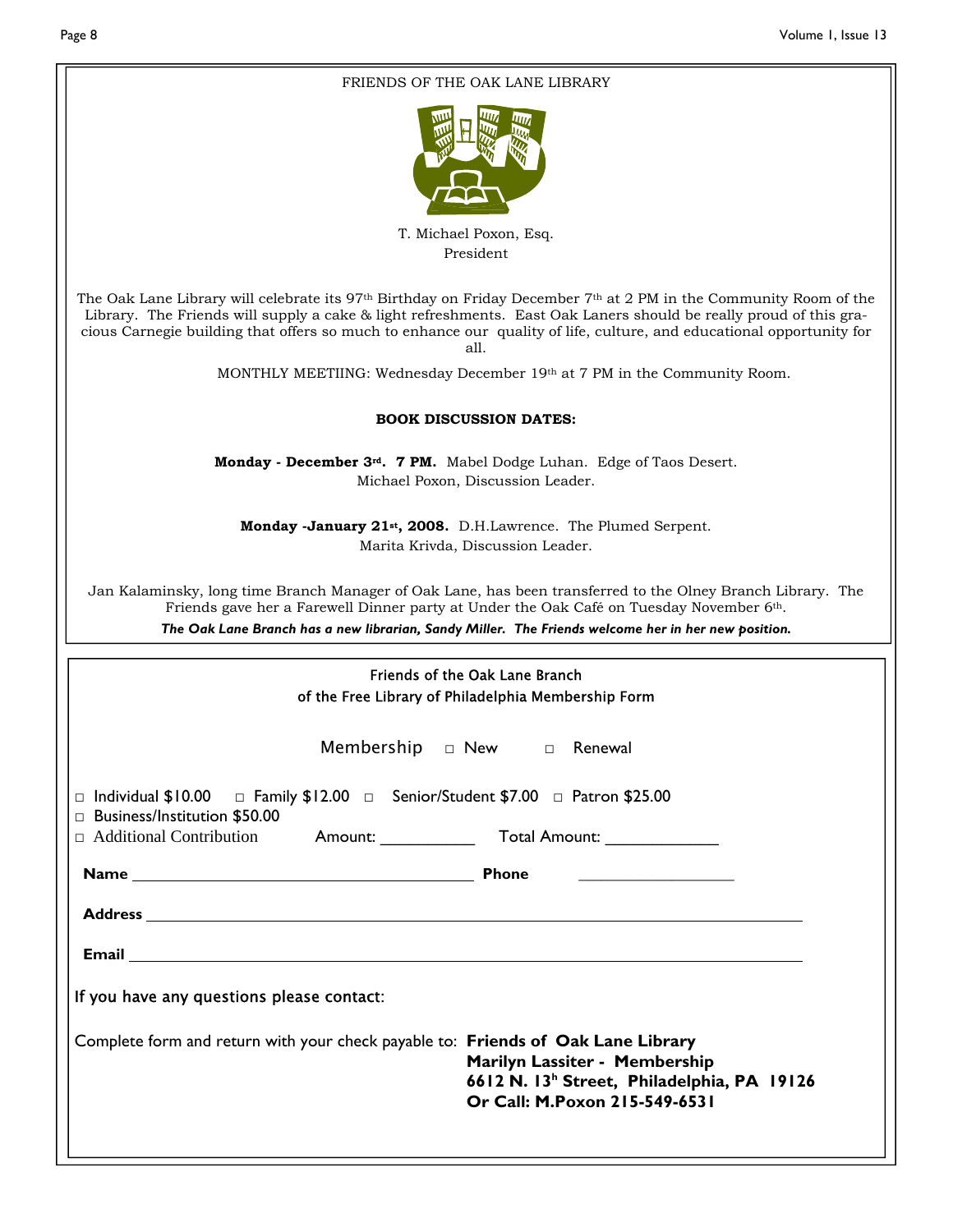

- Complete Roofing Service
- Free Estimates
- · Fully Insured

Prompt, Reliable, Quality Work!

# Mt. Airy 215-843-1970

**East Oak Lane Block to Block Survey** 



**A Complete Restoration Company** 

**FREE ESTIMATES · FULLY INSURED** 

- Kitchens
- Bathrooms
- Windows
- Doors
- Porches
- Additions
- Decks

Mt. Airy, Philadelphia 215-843-2090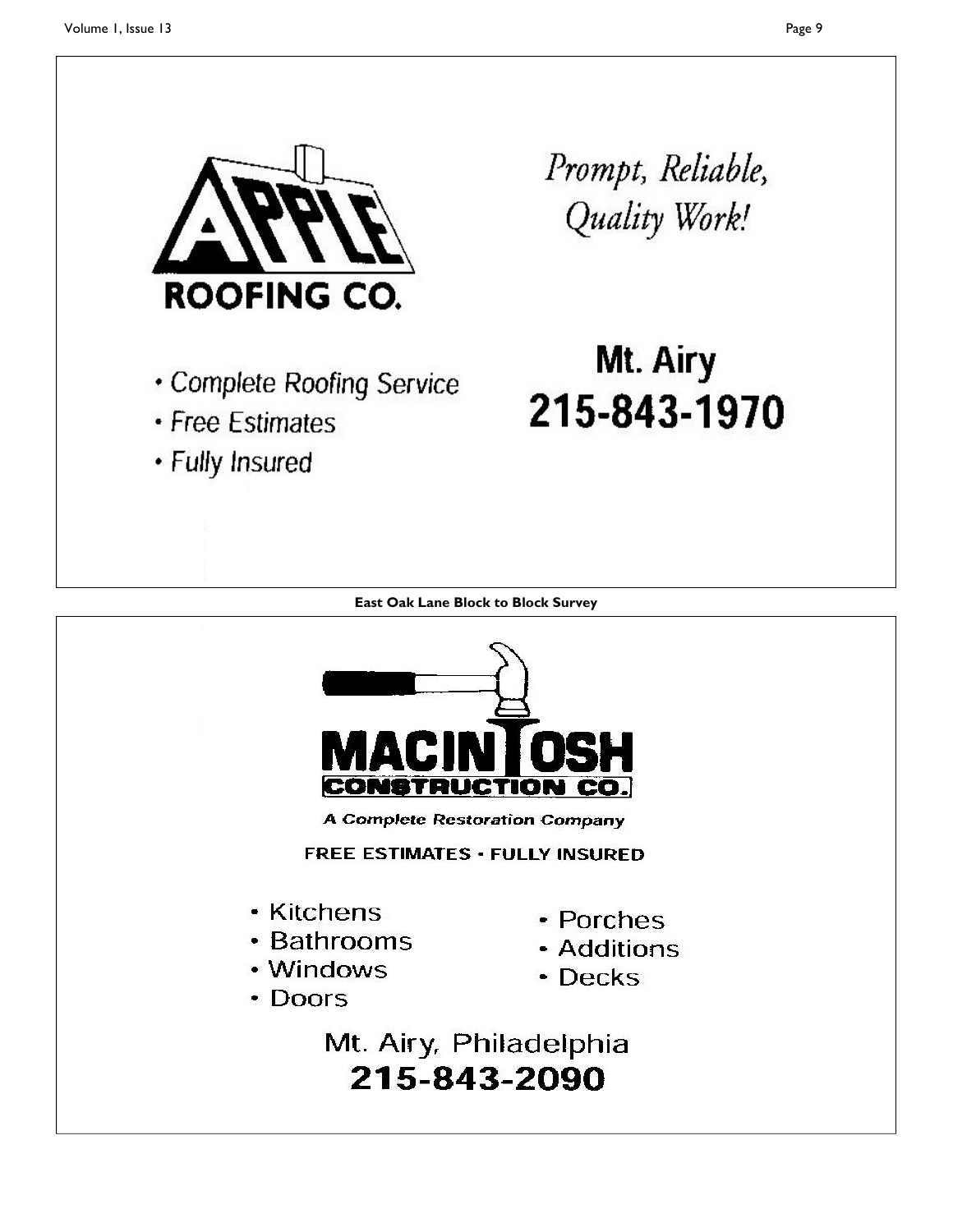## SANTA CLAUS & OTHER BRING-ERS OF GIFTS

By Marita K. Poxon Historic Preservation Committee

 "Why do we give gifts at Christmas?" I often ask this question as I am looking through holiday catalogs, walking though countless stores, or visiting online stores for the ultimate present for those on my holiday shopping list. The practice of giving gifts at Christmas can be traced back to the gifts of gold, frankincense and myrrh that were given to the Christ child by the Three Magi.

 In centuries past, gifts were traditionally given to children only. In America, the Dutch settlers and in particular Washington Irving introduced St. Nicholas as a chubby, pipe-smoking old man who rode a magic horse through the air visiting houses, climbing down chimneys, and leaving gifts for good children and coal for bad children.

 St. Nicholas was renamed Santa Claus in America. The 1823 poem, "The Night Before Christmas", by Clement



Thomas Nast (1840- 1902). Santa on Rooftop.

Moore replaced the horse with a sleigh drawn by eight flying reindeer. It was Moore who established that St. Nick brings presents to all children – good & bad the night before Christmas rather than on St. Nicholas Day (December 6th). Elsewhere in the world he is known as : Father Christmas (England), Sinterklaas (Sweden), Kris Kringle (Germany), Father Frost (Russia), Pere Noel (France), Babbo Natale (Italy). Thomas Nast depicted Santa Claus not St. Nicholas from 1863 to 1886 in Harper's Weekly as an unaging, jolly, bearded fat man who lived in the North Pole & wore a furry suit. Red-suited Santas as drawn by Nast have continued to this day from Nash's depictions. The

red & white clothing on Santa Claus was inspired by the red & white bishop's robes that the original St. Nicholas wore.



Thomas Nash. Drawing of Santa Claus. 1881.

 The standardization of Santa's image was probably due to Coca-Cola's artist Haddon Sundbloom who for 35 years depicted Santa as a portly, jolly grandfatherly figure with a ruddy complexion & white-fur-trimmed red coat & cap. Department store Santas appeared in Philadelphia in the late 1890s and at the turn of the century Santa Claus appeared in parades including the famous Macy's Thanksgiving Day Parade.

 Americans both young and old experience sentimental enchantment when they talk about Santa Claus with their children & grandchildren. Belief in Santa Claus

fades as children grow up and understand that Santa Claus is another fairy tale. But the game of Santa Claus allows all of us to return to this enchanting belief of our childhood & become Santas for our own children & friends. Each one of us becomes kind hearted and generous to our family & friends in the true spirit of the Magi or St. Nicholas or that jolly old fellow, Santa Claus.

To repeat the words of Francis Church's editorial, "Yes Virginia, There is a Santa Claus":

> "No Santa Claus, Thank God he lives and lives forever. A thousand years from now, Virginia, nay 10 times 10,000 years from now, he will continue to make glad the heart of childhood" 1897. Editorial page, New York Sun.

*Happy Holidays & Merry Christmas to all of you!*